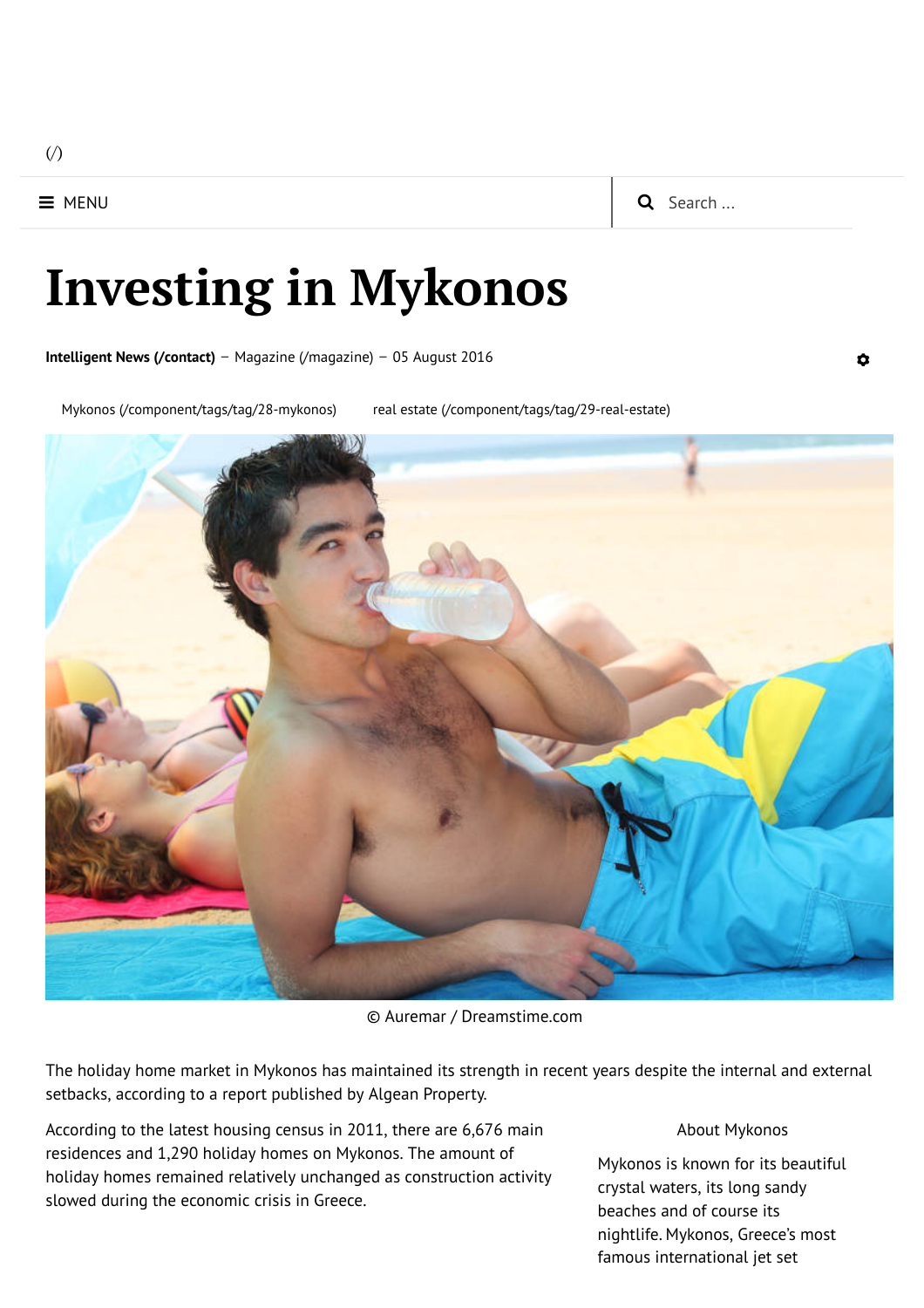The island's international reputation and the cosmopolitan lifestyle attract the attention of international investors. The interest is growing fast, with foreign buyers closely monitoring the holiday home market in Mykonos. Taking into account that the holiday home market is the most promising industry in Southern Europe – as more than 2 million holiday home sales are expected by 2020 from northern Europeans, Mykonos has the potential of becoming a benchmark for the holiday home industry In the Mediterranean Sea.

In 2015, Mykonos recorded a higher level of visitor satisfaction – Global Review Index - compared to its major competitors. It is noreworthy that Mykonos dominates in all the categories with an average satisfaction rate of 87.5% compared to a range between 82% - 84% for Saint Tropez, Sardinia and Ibiza.

The report says that the hotel capacity in Mykonos amounts to 175 units, with 5,861 rooms and 11,724 beds, showing an increase of 6.7% in hotel units over the last five years. This follows the general trend in Greece as the total room and bed capacity recorded a slight increase of 11.7% and 12.9% respectively in the same period. While the room and bed capacity only for the five star category increased by 75%.

A substantial number of foreigners are already owners of holiday homes in Mykonos while an increasing overseas demand has been observed in the last 2 years. The main interest traditionally comes from European countries – UK, Germany, Italy, France, and the Scandinavian countries while a growing interest has been recorded from Middle Eastern countries - UAE, Lebanon, Israel, Egypt, Kuwait and Saudi Arabia. The Greek diaspora, especially from the USA and Australia are the most promising market. This increasing demand is mainly driven by the discounted prices on the island compared to 5 years ago as well as by the high return that can be attained by the rental of a holiday home in Mykonos.

Potential investors usually search for properties with more than 3 bedrooms, a swimming pool, sea views and easy access to Mykonos town or to a beach. The average budget ranges from  $\epsilon$  800,000 to  $\epsilon$ 1,500,000 although it could reach € 3,000,000 for luxury detached properties with all the high end amenities, extensive gardens and direct access to the sea. The southern areas with relatively close proximity to the town attract the most interest.

The asking price for a prime holiday home in Mykonos has remained stable in the last year as it was discounted up to 30% in the previous 5 years. Bargains can be still found but the high return that the rental of luxury holiday homes offers, has regulated the market upwards. The gap between the sellers and the buyers is aligning as Mykonos continues to spur investor's interest.

destination, is located in the central Aegean Sea and is part of the Cyclades complex of islands. The island is under the administration of the Prefecture of the Southern Aegean Sea and has one Municipality, that of Mykonos. The island spans an area of 86,125 km and its total shoreline reaches 81 km. The population of Mykonos is 10,172 residents, 30% of which are foreigners.

Mykonos is called "The Island of the Winds". It combines tradition with glamour, accommodating all tastes and ages with an array of activities, ranging from nightlife, fine dining, shopping, relaxation, sailing to culture. Located at the center of the Aegean Sea, it is easily accessible from its international airport and Piraeus, Rafina and Lavrio ports by commercial boats. It is also easily combined to visiting the neighboring islands: Tinos, Paros, Syros, Ios, Andros, Naxos, Santorini, or even Crete. The climate of Mykonos is hot and dry with breezy winds during the summer months and is characterized by mild winters.

Mykonos showed a rapid growth in recent years, leading the growing momentum of tourism in Greece. In 2015, 275,959 foreign tourists arrived in Mykonos airport from international flights, a figure more than double compared to 5 years ago as more than 25 international airline companies have direct flights to Mykonos international Airport. Every year, Mykonos airport welcomes more than 150,000 foreign and local visitors from domestic flights. During the peak season, two flights per hour are planned to arrive and depart from Mykonos, with 25% of these flights being charter or private jets.

The average asking sale price for prime holiday homes ranges between  $\epsilon$  5,000 -  $\epsilon$  7,000/m2. However, there is still volatility in the market, discounted prices a bit lower than this range can be found. The asking price for newly built exclusive luxury villas can reach more than € 10,000/m2. In general, the higher prices can be found in the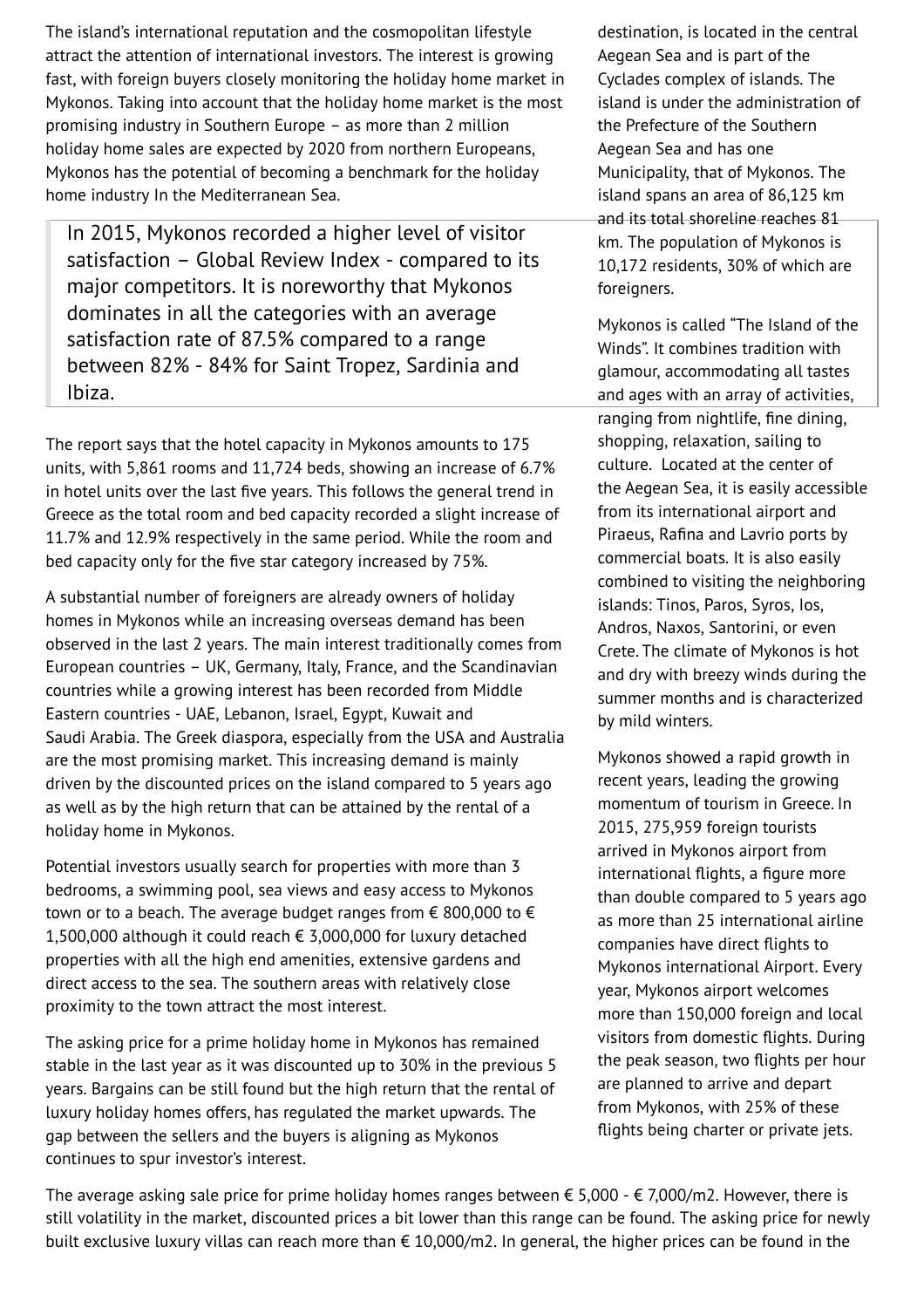Southeastern areas such as Agios Ioannis, Agios Lazaros and Aleomandra or north of the town in Tourlos and Agios Stefanos. The prices in the northern areas of the island are relatively lower however the quality of construction and the amenities of the residence are the main factors that finally define its value.

An increase of 20% in transaction numbers was estimated in 2015 according to Algean Property analysis. The number is still relatively low compared to the pre-crisis years. The volume is expected to significantly strengthen in the next years driven by the competitive prices and the higher rental yields as compared to other high end holiday destination in the Mediterranean.

## Rental Yields for Prime Holiday homes in the Mediterranean

Mykonos & Main Competitors



*Source: Algean Property ("Mykonos: Third Wind", August 2016)*

Next > [\(/magazine/459-foodporn-creating-your-identity-out-of-food-pics\)](http://intelligent-news.com/magazine/459-foodporn-creating-your-identity-out-of-food-pics)

Download the full report [\(http://algeanproperty.com/\\_uploads/b4bf3eef5729c6f3c38721f572a13798.pdf\)](http://algeanproperty.com/_uploads/b4bf3eef5729c6f3c38721f572a13798.pdf)

### MOST READ POSTS

- > Holiday home in Greece: "Ride the Momentum" [\(/magazine/421-holiday-home-in-greece-ride-the-momentum\)](http://intelligent-news.com/magazine/421-holiday-home-in-greece-ride-the-momentum)
- #foodporn: creating your identity out of food pics [\(/magazine/459-foodporn-creating-your-identity-out-of-food-pics\)](http://intelligent-news.com/magazine/459-foodporn-creating-your-identity-out-of-food-pics)
- > Investing in Mykonos [\(/magazine/460-investing-in-mykonos\)](http://intelligent-news.com/magazine/460-investing-in-mykonos)
- > So many castles in Bavaria: Five alternatives to Neuschwanstein (/magazine/458-so-many-castles-in-bavaria-fivealternatives-to-neuschwanstein)
- How much salt should you consume? [\(/magazine/456-how-much-salt-should-you-consume\)](http://intelligent-news.com/magazine/456-how-much-salt-should-you-consume)